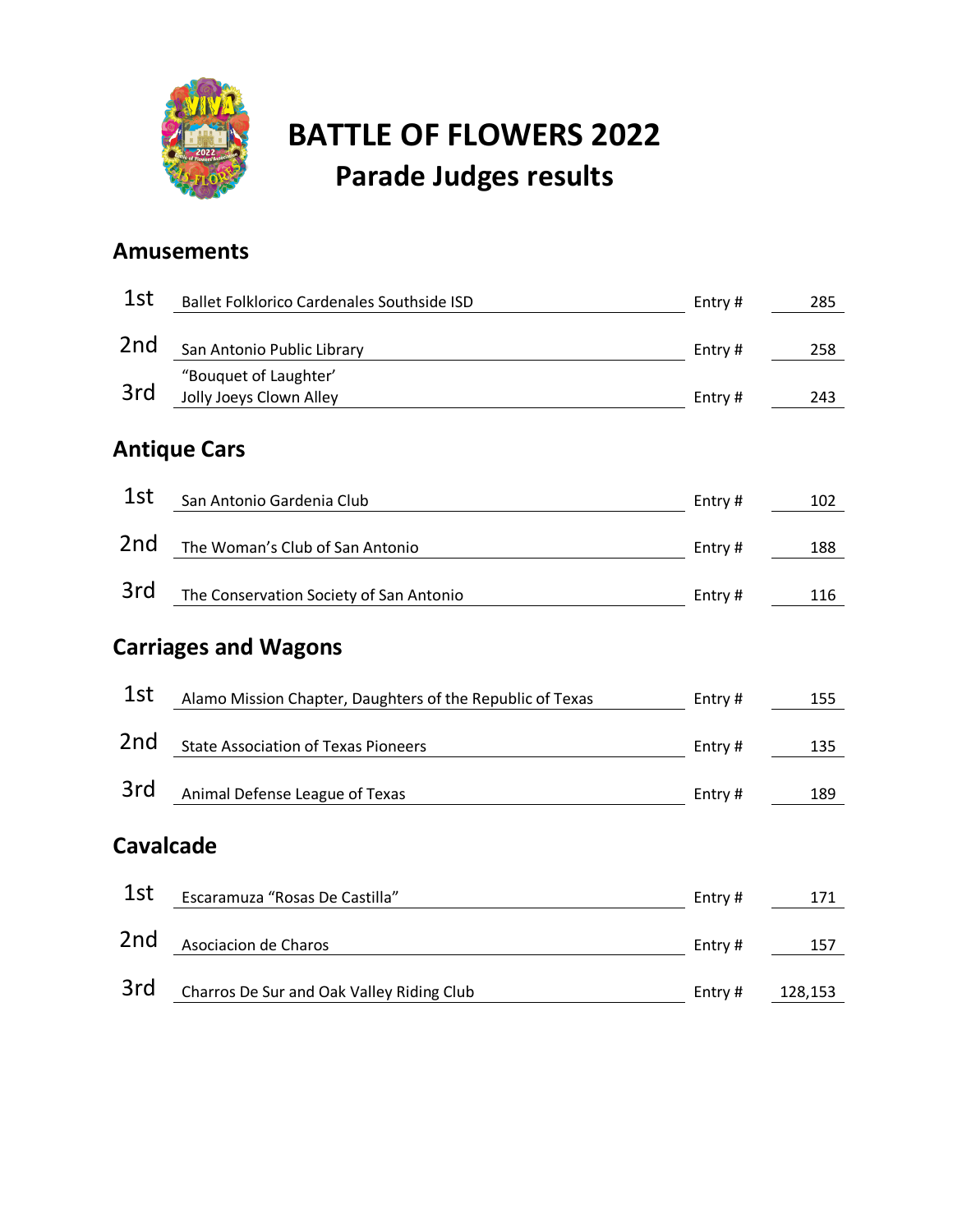### **Civic and Educational**

| 1st               | St. George Episcopal School                  | Entry# | 62      |  |
|-------------------|----------------------------------------------|--------|---------|--|
| 2nd               | Fiesta San Antonio Commission                | Entry# | 122     |  |
| 3rd               | <b>University Health</b>                     | Entry# | 149     |  |
|                   | <b>Commercial Floats A</b>                   |        |         |  |
| 1st               | La Michoacana Meat Market                    | Entry# | 140     |  |
| 2 <sub>nd</sub>   | Chick-Fil-A                                  | Entry# | 130     |  |
| 3rd               | <b>HEB</b>                                   | Entry# | 166     |  |
|                   | <b>Commercial Floats B</b>                   |        |         |  |
| 1st               | Danazida De San Antonio Dance                | Entry# | 132     |  |
| 2 <sub>nd</sub>   | <b>Ballet Folklorico Festival</b>            | Entry# | 124     |  |
| 3rd               | Image Dance Co. & Academy                    | Entry# | 183     |  |
| <b>Bands - 6A</b> |                                              |        |         |  |
| 1st               | Sandra Day O'Connor High School Panther Band | Entry# | 179     |  |
| 2 <sub>nd</sub>   | Winston Churchill and Wagner High Schools    | Entry# | 146,164 |  |
| 3rd               | John Marshall High School                    | Entry# | 162     |  |
|                   | <b>Bands - Sub 6A</b>                        |        |         |  |
| 1st               | Jefferson High School                        | Entry# | 139     |  |
| 2nd               | Lanier High School                           | Entry# | 125     |  |
| 3rd               | <b>Burbank High School Band</b>              | Entry# | 123     |  |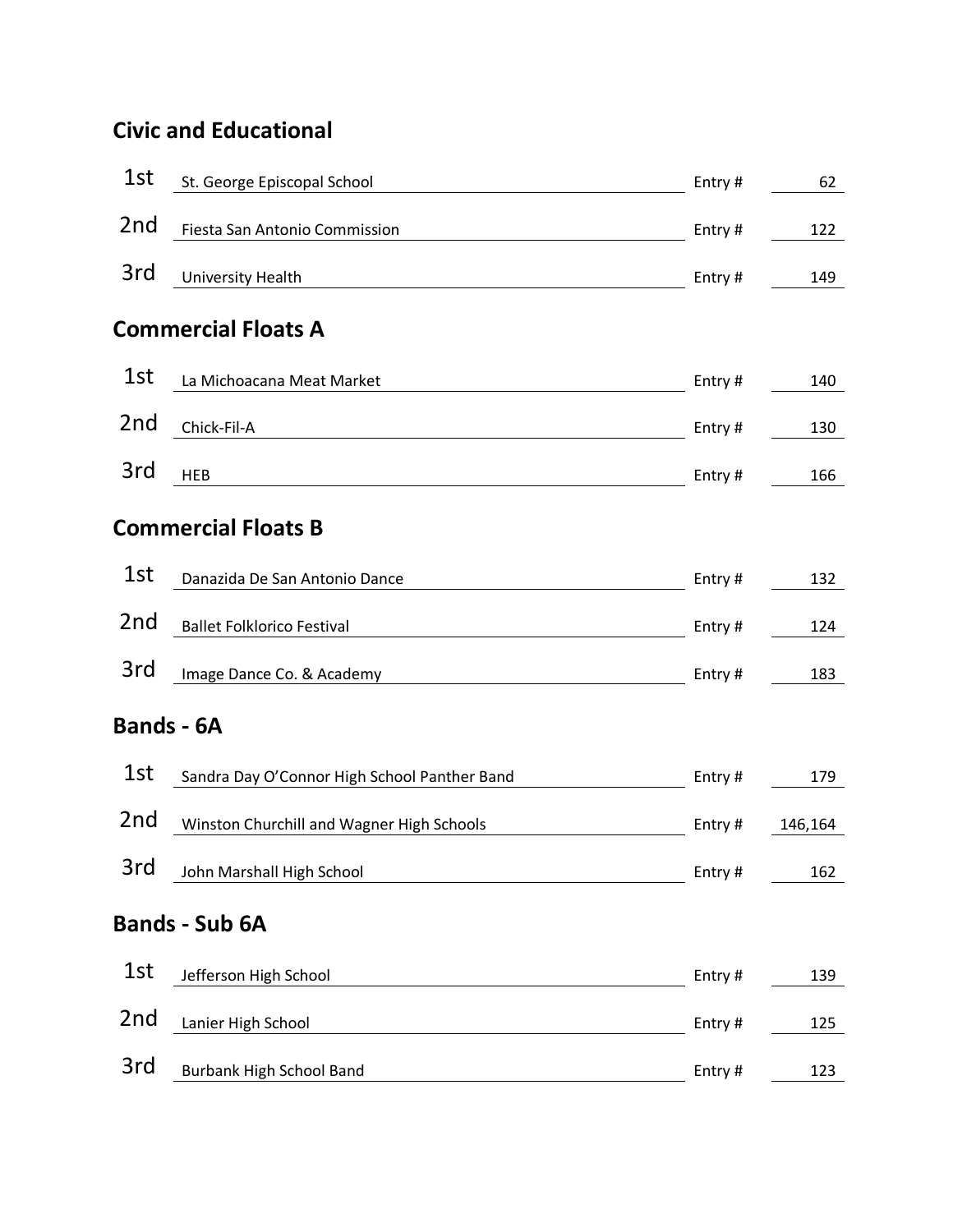#### **Bands - Out of Town**

| 1st                         | Delvalle High School                                                               | Entry# | 191     |  |  |
|-----------------------------|------------------------------------------------------------------------------------|--------|---------|--|--|
| 2nd                         | Taylor High School Band                                                            | Entry# | 195     |  |  |
| 3rd                         |                                                                                    | Entry# |         |  |  |
|                             | <b>Bands - Public School</b>                                                       |        |         |  |  |
| 1st                         | John Jay High School Band                                                          | Entry# | 158     |  |  |
| 2nd                         | William J. Brennan High School Band                                                | Entry# | 167     |  |  |
| 3rd                         | Alamo Heights High School                                                          | Entry# | 141     |  |  |
| <b>Public School Floats</b> |                                                                                    |        |         |  |  |
| 1st                         | Alamo Heights High School                                                          | Entry# | 145     |  |  |
| 2 <sub>nd</sub>             | <b>Brennan Student Council</b>                                                     | Entry# | 170     |  |  |
| 3rd                         | Theodore Roosevelt High School and<br>Legacy of Educational Excellence High School | Entry# | 178 115 |  |  |
| 4th                         | <b>Memorial High School</b>                                                        | Entry# | 64      |  |  |
| HM                          | John Jay Student Council                                                           | Entry# | 158     |  |  |
| <b>HM</b>                   | Clark High School Student Council                                                  | Entry# | 184     |  |  |
| <b>HM</b>                   | Sam Houston High School                                                            | Entry# | 94      |  |  |
| HM                          | Southside High School                                                              | Entry# | 80      |  |  |